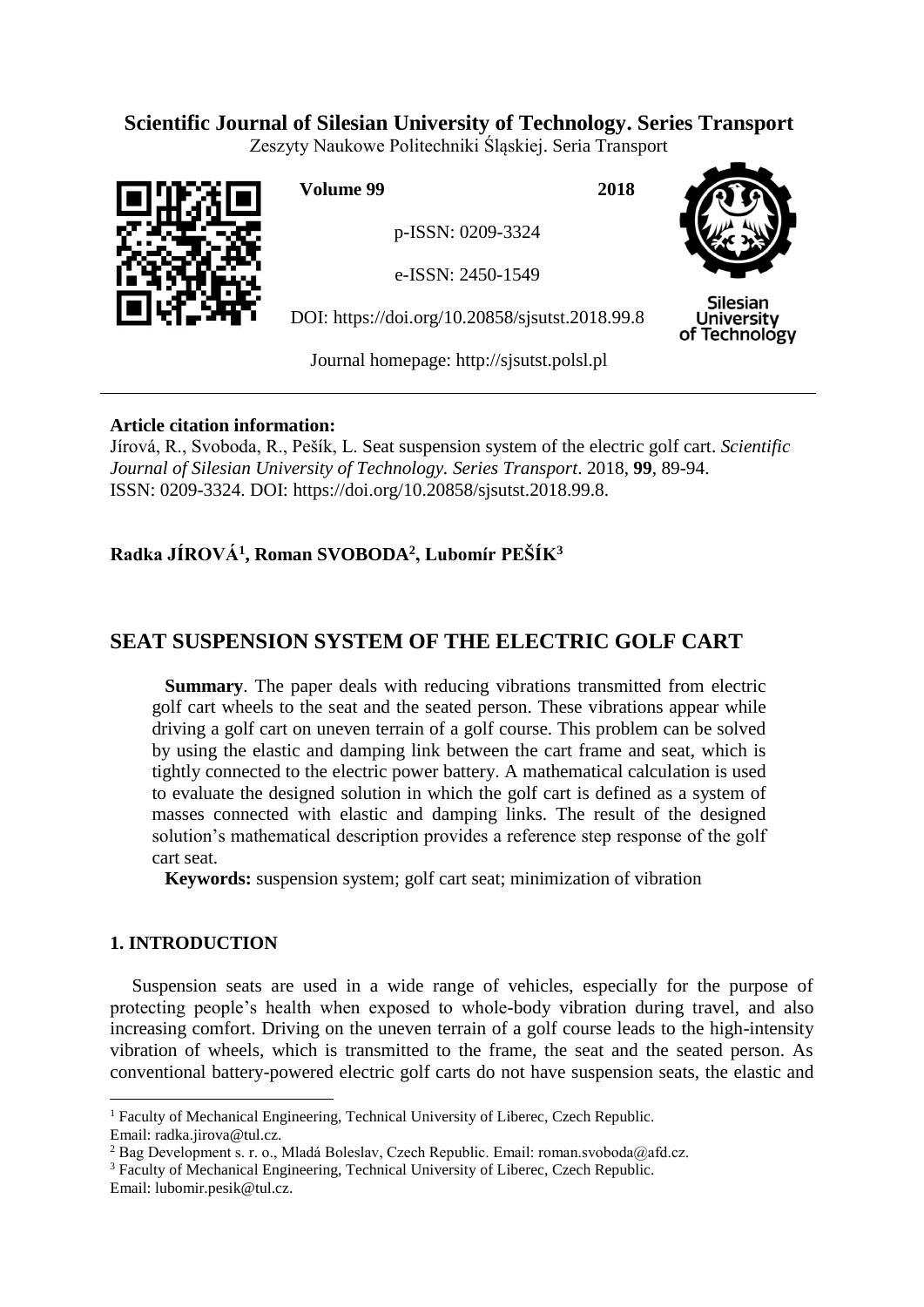damping link between the chassis and frame is used to reduce transmitted vibrations to the seat and the seated person. Such a link only partially reduces the transmission of vibrations, meaning that driving in a golf cart can still become uncomfortable.

#### **2. EFFECT OF VIBRATION ON COMFORT**

Evaluating the effect of vibration on the comfort of the seated person while driving a golf cart was made in accordance with [1]. The result of this evaluation relates to the frequency-weighted root mean squared (RMS) acceleration of the measured acceleration as a function of time during the golf cart drive; see the comparison with this acceleration value in the table in [2]. A comparison of the frequency-weighted RMS acceleration with the table in [1] shows that the effect of vibration on comfort during golf cart driving is in interval between uncomfortable and very uncomfortable [3].

### **3. REDUCTION OF TRANSMITTED VIBRATION**

Minimization of vibration, transmitted from golf cart wheels to the seat and the seated person, is based on the principle described in the patent application.



Fig. 2. Principle of vibration isolation of the seat

Transmitted vibrations can be reduced by using the elastic and damping link between the cart frame and seat, which is tightly connected to the electric power battery. As a result of this tightness, the seat increases the inertial effect of mass, which reduces seat vibration. The principle is shown in Fig. 2.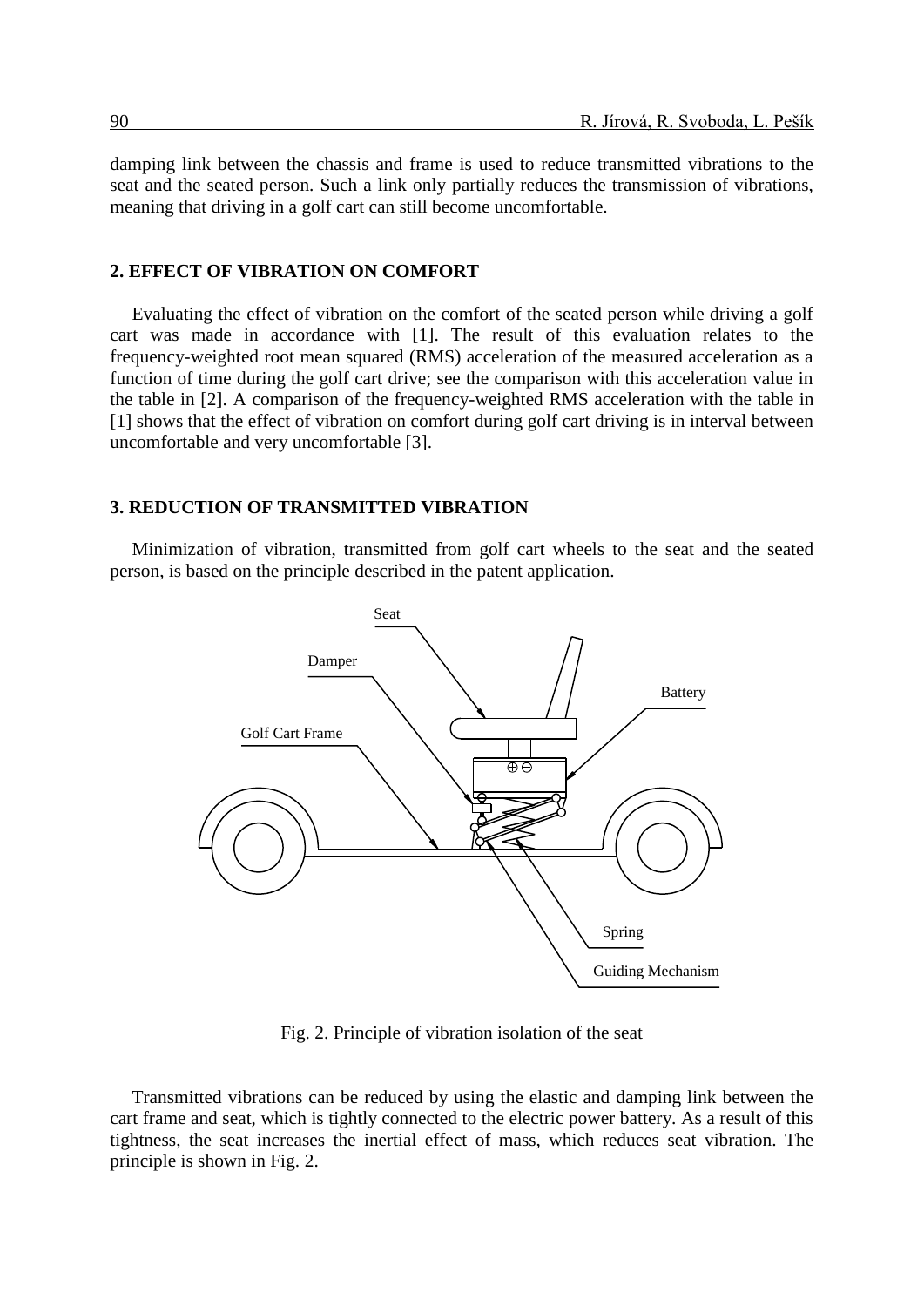### **4. TRANSMITTED VIBRATION CALCULATION**

The system shown in Fig. 2 can be described in a simplified way by differential equations:  $m_R \cdot \ddot{x}_R + b_R \cdot (\dot{x}_R - \dot{u}) + b_{SR} \cdot (\dot{x}_R - \dot{x}_{SR}) + k_R \cdot (x_R - u) + k_{SR} \cdot (x_R - x_{SR}) = 0$ (1)

$$
m_{SB}.\ddot{x}_{SB} + b_{SB}.\dot{(x}_{SB} - \dot{x}_R) + k_{SB}.\dot{(x}_{SB} - x_R) = 0
$$
 (2)

where  $m_R$  is the mass of the frame,  $m_{SB}$  is the mass of the seat, battery and seated persons,  $b_R$ is the damping coefficient of the chassis,  $\mathbf{b}_{\text{SB}}$  is the damping coefficient between the seat with the battery and the frame,  $k_R$  is the stiffness of the chassis,  $k_{SB}$  is the stiffness between the seat with the battery and the frame,  $\bf{u}$  is the deflection of the chassis,  $\bf{x}_R$  is the deflection of the frame, and  $\mathbf{x}_{\text{SR}}$  is the deflection of the seat with the battery.

The system can be presented in a simplified matrix form by the following equation:

$$
\vec{q} = (\mathbf{K} + \mathbf{i} \cdot \mathbf{\omega} \cdot \mathbf{B} - \mathbf{\omega}^2 \cdot \mathbf{M})^{-1} \cdot \vec{f} \tag{3}
$$

where  $\vec{q}$  is the vector of deflection, **K** is the matrix of stiffness, **B** is the matrix of damping, **M** is the matrix of mass,  $\vec{f}$  is the vector of the force substituting deflection **u**,  $\omega$  is the angular frequency and is the imaginary unit.

In the case of using an elastic and damping link between the golf cart frame with a tightly connected battery and the seat, the differential equations are:

$$
m_R .\ddot{x}_R + b_R .(\dot{x}_R - \dot{u}) + b_S .(\dot{x}_R - \dot{x}_S) + k_R .(x_R - u) + k_S .(x_R - x_S) = 0 \tag{4}
$$

$$
m_S. \ddot{x}_S + b_S. (\dot{x}_S - \dot{x}_R) + k_S. (x_S - x_R) = 0 \tag{5}
$$

where  $m_s$  is the mass of the seat and seated persons,  $b_s$  is the damping coefficient between the seat and the frame,  $k_s$  is the stiffness between the seat and the frame, and  $x_s$  is the deflection of the seat.

$$
u(\omega t), \, \dot{u}(\omega t) = \n\begin{bmatrix}\nx_1, \, \dot{x}_1, \, \ddot{x}_1 & x_2, \, \dot{x}_2, \, \ddot{x}_2 \\
k_1(x_1 \cdot u) & k_2 \cdot (x_2 \cdot u) & k_1 \cdot q_1 \\
k_1 \cdot (x_1 \cdot u) & k_2 \cdot (x_2 \cdot u) & k_2 \cdot (x_2 \cdot u) \\
k_1 \cdot \ddot{x}_1 & k_2 \cdot (x_2 \cdot u) & k_1 \cdot q_1 \\
k_2 \cdot \ddot{x}_2 & k_2 \cdot q_2 & k_2 \cdot q_2 \\
k_1 \cdot \ddot{x}_1 & k_2 \cdot q_2 & k_2 \cdot q_2 \\
k_1 \cdot \ddot{x}_1 & k_2 \cdot q_2 & k_2 \cdot q_2 \\
k_1 \cdot \ddot{x}_1 & k_2 \cdot q_2 & k_2 \cdot q_2 & k_2 \cdot q_2 \\
k_1 \cdot \ddot{x}_1 & k_2 \cdot q_2 & k_2 \cdot q_2 & k_2 \cdot q_2\n\end{bmatrix}
$$

Fig. 3. Description of Eqs. 1-5

Fig. 4, and the reference step response of systems, as shown in Fig. 5. The results obtained by Eqs. 1-5 comprise the amplitude-frequency response, as shown in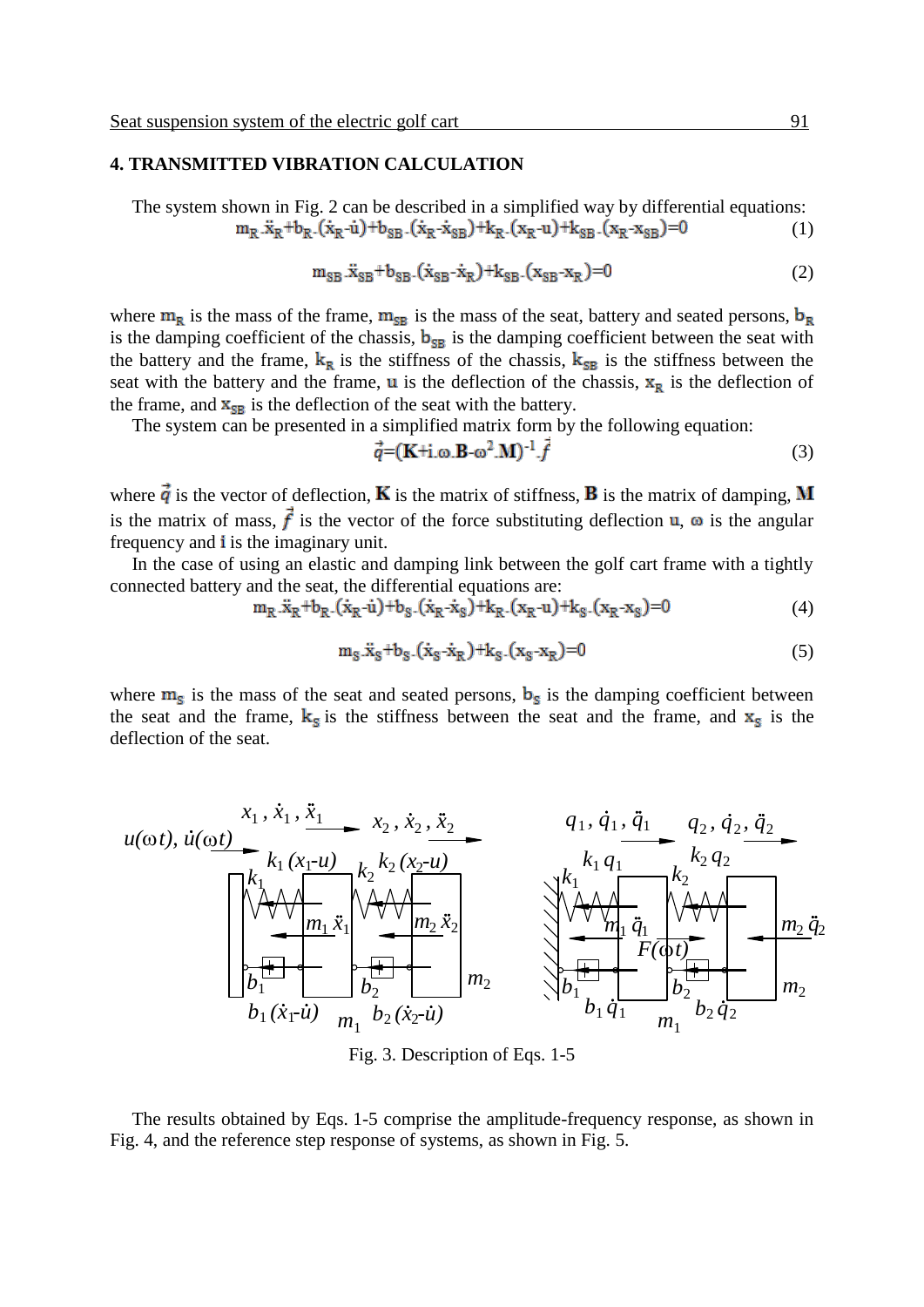



Fig. 5. Step response of systems: acceleration-time graph

Driving a golf cart on uneven terrain of a golf course leads to non-periodic and nonharmonic vibration. In a simplified way, this vibration can be represented by separate step functions. The deflection  $\bf{u}$  in differential Eqs. 1-5 can be substituted by a reference step signal. The amplitude-frequency response, as shown in Fig. 4, is the decisive reference step response of a system when evaluating the effect from increasing seat inertia.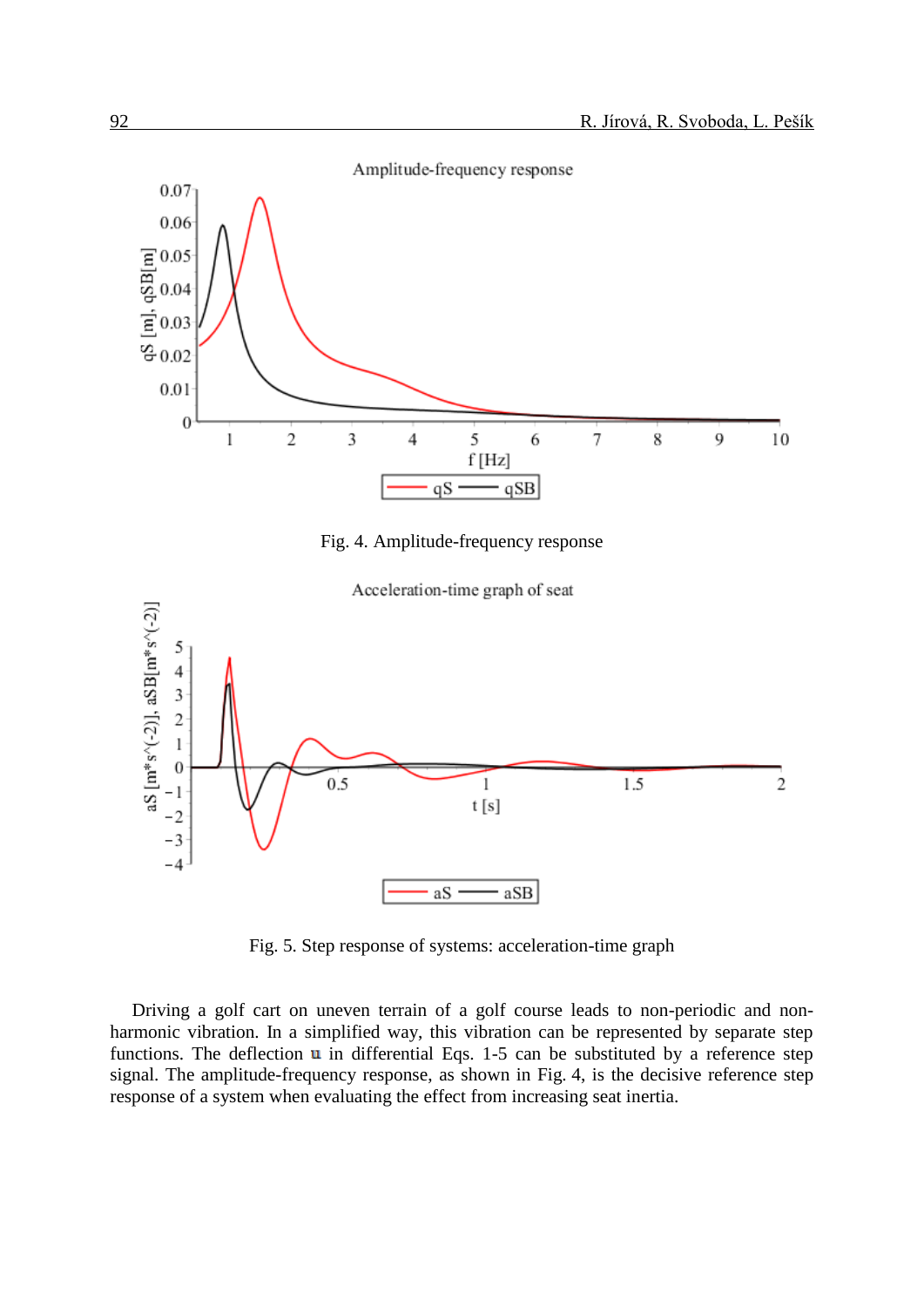#### **5. TRANSMITTED VIBRATION EVALUATION** *m*

The system of an electric golf cart without a suspension seat can be described in a political way by the following differential equation. Ine system or an electric goir cart without a<br>simplified way by the following differential equation:  $3$  can be de *b* 2 <sup>1</sup> *b m* 1 *b*2

$$
m_R . \ddot{x}_{RS} + b_R . (\dot{x}_{RS} - \dot{u}) + k_R . (x_{RS} - u) = 0 \tag{6}
$$

1

*m q*

1

where  $\mathbf{x}_{\text{RS}}$  is the deflection of the frame with a seat.



Fig. 6. Description of Eq. 6

The result obtained from differential Eqs. 1-6 is the reference step response of systems. The acceleration-time graph for the suspension seat and the seat tightly connected to the golf cart frame is shown in Fig. 7.



Fig. 7. Step response of systems: acceleration-time graph